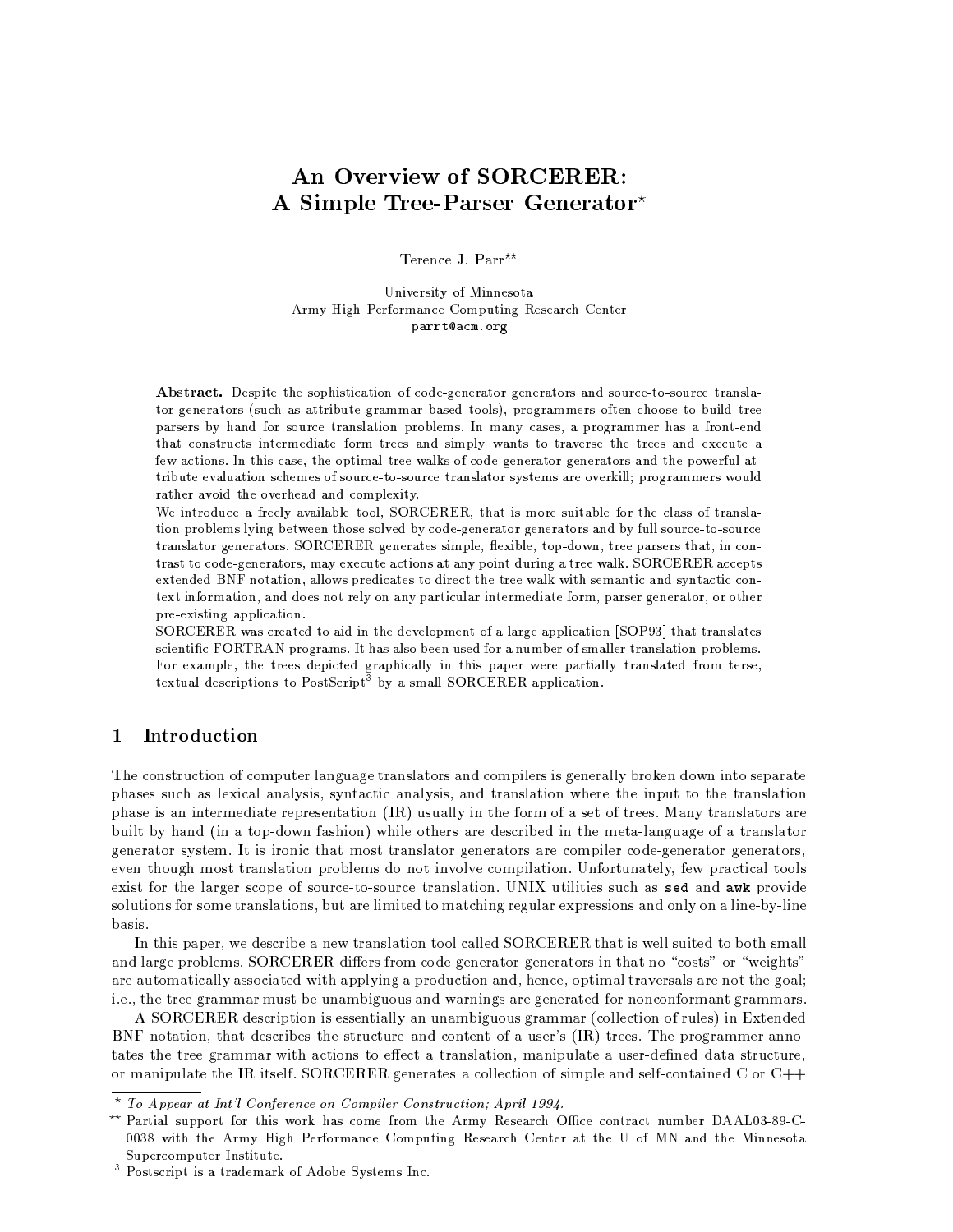. It is a construction of the construction of the construction of the construction of the construction of the construction of the construction of the construction of the construction of the construction of the construction N\*AdB.CED\*@1F6C,@eB.OGJMF.^:JIAC/fJI]bF.J=g\*?GJ@AJ\*h1iGD\*L6JjN R-^GV,JHkNal1maZMnMoZYoZ`pqP\*J@1JL'NSB.JI]eB
L.JJYL.JIAdD\*P\*@GC,WJL R!N=ra\JYJRs\J=]p  $\blacksquare$ l1maZMnMoZYoZ[MCEB
OTB
O1JQoy!z%nMl=SG\* S1S=:SSADR-RTNS@]h

Tree pattern matching is done efficiently in a top-down manner via an  $LL(1)$ -based<sup>4</sup> parsing strategy t. Absorber 1988 in the Second Contract of the Second Contract of the Second Contract of the Second Contract of the Second Contract of the Second Contract of the Second Contract of the Second Contract of the Second Contrac t \ international particular control to the control of the control of the control of the control of the control of the control of the control of the control of the control of the control of the control of the control of t linear in the size of the IR unless a non-LL(1) construct is specified—in which case backtracking can \:JQJR-^GV,D rJI]eF.JV,J=AB.CEx\*JV,rbB.DsL
JIAD\*P@1CEWJQB
O1JQAD\*@1F
B.L
?ABaMO1CEVEJ%RTNSCE@BN CE@1CE@1Pa@1JINSLqpqVEC,@GJIN LMB
L'N=x\*JL.F'NSVF
^JJ=]h

¬Ja\JPCE@TMCEB
OTNsADR-^NSL.CEF.D@sD >lGmZMnMo6Z%oZB
DA?GL.L.J@BaB
L'N @GF.V(N B
C,D@-B
DDVEFIh

#### ®Previous Work

on in the contract of the contract of the contract of the contract of the contract of the contract of the contract of the contract of the contract of the contract of the contract of the contract of the contract of the cont and the state of the state of the state of the state of the state of the state of the state of the state of the approaches including:

- $=$  hand-written tranglators  $=$
- $\sim$  attribute grammar based translator generators [Knu68]: e.g. TXL [CC78] Cornell Program Syn-.H1OUVEC'H E.HNIMMJ}ICEF' Ë.HNIMMJ}ËAL.D 1999 E.HNIMMJ.
- $\sim$  affix grammar based translator generators [Kos71]: e.g. EAG [Seu03]  $\sim$

r:Julie de la provincia de la provincia de la provincia de la provincia de la provincia de la provincia de la

- $=$  for EORTRAN (e.g. DELTA [Pad89] KAP and Parafrase [ER91])
- $\sim$  for assembly code generation (e.g. TWIC [ACT80] IRHIRC [FHP09] REC [FSL80] and GCC  $\lambda = \lambda$  . For a state  $\lambda$

on a straighter of the straighter of the straighter of the straighter of the straighter of the straighter of the straighter of the straighter of the straighter of the straighter of the straighter of the straighter of the s readers are a constructed to the second construction of the second construction of the second construction of the second construction of the second construction of the second construction of the second construction of the read and the state of the state of the state of the state of the state of the state of the state of the state o The celestial results of the celestial results of the celestial results of the celestial results of the celestial results of the celestial results of the celestial results of the celestial results of the celestial results B.O:N B`JR-^1VED reR-JIA
ONS@1CEF.RbFÎB
O1Jrb?1@]JL
F.BN @]H:N @]tB.ONSBMP\*J@GJL'NSB.JaD\*?1B
^1?1BMB
ON B`CEF JINSF.CEVEre>D\*V(]J=]sCE@B.DeB.O1JCELMN ^p Jubit and the position of the contract of the contract of the contract of the contract of the contract of the contract of the contract of the contract of the contract of the contract of the contract of the contract of the V(No. 2001) International contract of the contract of the contract of the contract of the contract of the contract of the contract of the contract of the contract of the contract of the contract of the contract of the cont Cqh J\*hEHB.O1JCELMA?1F
B.D\*RbJL.FMRs?GF.B@1DB \:J%L
JIg?1CEL.JI]bB
DCE@1F
B'N VEV:B.O1JaV(N @GP\*?NSP\*JMB.DDVJ@xCEL.D@1R-J@BhXq@-F.?:A.O!AN F
JFIHGB.O1Jcost of the tool and the cost per delivered application can be an issue.

i.a. Jerman alemento de la consecutación de la consecutación de la consecutación de la consecutación de la consecutación de la consecutación de la consecutación de la consecutación de la consecutación de la consecutación d translators in C or  $C++$  which can be debugged by standard source-level debuggers. SORCERER makes t, and the control of the control of the control of the control of the control of the control of the control of the control of the control of the control of the control of the control of the control of the control of the a Certhich and Certhicago and the Mondmond and the Manual Street and the Manual Street and the Manual Street and the Manual Street and the Manual Street and the Manual Street and the Manual Street and the Manual Street and request that users acknowledge us.

Most translation tools used in practice are code-generator generators, which solve a sufficiently different problem from source-to-source translation that the use of different tools is warranted. For example, and the contract of the contract of the contract of the contract of the contract of the contract of the contract of the contract of the contract of the contract of the contract of the contract of the contract of the contra rth=lite in the central central central central central central central central central central central central central central central central central central central central central central central central central centra the central department of the central department of the central department of the central department of the central department of the central department of the central department of the central department of the central de .ab.ced.br/the.br/the.br/the.Br/the.Br/the.Br/the.Br/the.Br/the.Br/the.Br/the.Br/the.Br/the.Br/the.Br/the.Br/the.Br/the.Br/the.Br/the.Br/the.Br/the.Br/the.Br/the.Br/the.Br/the.Br/the.Br/the.Br/the.Br/the.Br/the.Br/the.Br/t

on and the set of the set of the set of the set of the set of the set of the set of the set of the set of the s L'Non on Die Linder (1980) (1980) (1980) (1980) (1980) (1980) (1980) (1980) (1980) (1980) (1980) (1980) (1980) (1980) (1980) (1980) (1980) (1980) (1980) (1980) (1980) (1980) (1980) (1980) (1980) (1980) (1980) (1980) (1980) ÆoÃzH=L.JVEreD\*@sB.DDV\$pqF.^:JIAC/fºA`V(NS@1P\*?NSP\*JF`KJ\*h PhEH MÂÃ D\*LD@?1@:AD\*RbR-D\*@aV(N @GP\*?NSP\*JFUF.?:A.O!N Fy!D1]?1V(Nkp\_˻Jh P:hEH

<sup>&</sup>lt;sup>4</sup> We build top-down parsers with one symbol of lookahead because they are usually sufficient to recognize IRs as IRs are often specifically designed to make translation easy; moreover, recursive-descent parsers provide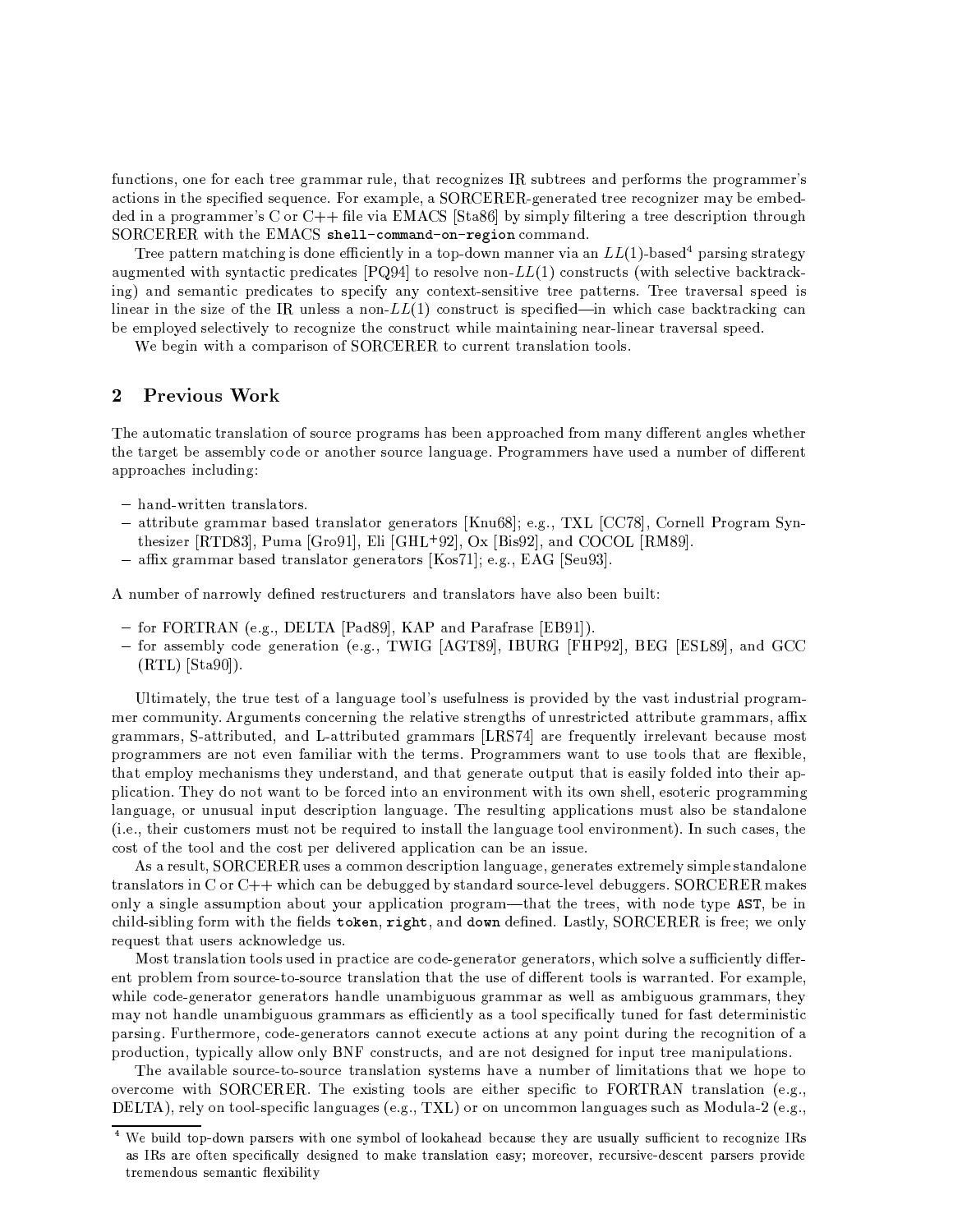COCOL, Puma)<sup>5</sup>, restrict placement of programmer-specified actions to after recognition of entire tree patterns (e.g., Puma), require that their front-end be used (e.g., COCOL, Cornell Program Synthesizer, EAG, Eli, Ox, Puma, TXL), or are difficult to merge with existing applications (e.g., Eli, Cornell Program Synthesizer, TXL). While all of these attribute grammar based tools are useful (some are extremely good at prototyping translators), their practicality has not been adequately established with large industrial bases.

SORCERER can be considered an extension to an existing language rather than a total replacement as other tools aspire to be. Consequently, programmers can use SORCERER to perform the well understood, tedious, problem of parsing trees, while not limiting themselves to describing the intended translation problem purely as attribute manipulations. SORCERER does not force the user to use any particular parser generator or intermediate representation. Its application interface is extremely simple and can be linked with almost any application that constructs and manipulates trees.

#### 3 **SORCERER** as a Programming Language Extension

SORCERER's main strength is that it represents simply a shorthand notation for what programmers typically write by hand. This not only makes SORCERER a simple tool to implement and to understand, but it does not artificially introduce limitations on the programmer. Imagine that you have been given the simple task of translating C language assignments, which have been stored in an IR of the form depicted in Figure 1, to Pascal, Figure 2 provides a function that accepts a tree of this form and prints out the assignment with the Pascal ":=" assignment operator (assuming that function expr exists elsewhere and prints out an expression in Pascal notation). The exact same functionality may be achieved with a SORCERER description as shown in Figure 3. The SORCERER tree description notation is the same as LISP child-sibling notation with the exception that trees are prefixed with "#" to distinguish them from the Extended BNF grouping symbols " $( \ldots )$ ". Actions are enclosed in European quotes <<...>>, terminals begin with upper-case letters, and rules (nonterminals) begin with lower-case letters. The rule definition syntax itself is similar to YACC and consistent with ANTLR [PDC92].

| Child-sibling notation       | Graphical form                                                    |
|------------------------------|-------------------------------------------------------------------|
| $($ ASSIGN $lhs$ $rhs$ )     | ASSIGN<br>$lhs \longrightarrow rhs$                               |
| ( ASSIGN ID (PLUS FLOAT ID)) | ASSIGN<br>$\rightarrow$ PLUS<br>TD.<br>$FLOAT \longrightarrow ID$ |

Fig. 1. IR Form for C Assignments

This example illustrates an important feature of SORCERER descriptions—action placement is significant whereas code-generator generators typically have a single action that emits assembly code after the tree pattern is matched. Actions are executed after the recognition of the elements to the left and before the recognition of elements to the right. For example, placing the printf action at the end of the assign rule would produce incorrect results as it would print the assignment operator after the right-hand-side expression had been printed. Programming languages without an explicit execution order, such as Prolog, are often excellent vehicles for describing problems, but result in programs that are notoriously difficult to debug. Hence, we have chosen to support an implied execution order for SORCERER descriptions.

 $5$  For better or worse. C and C++ are much more prevalent.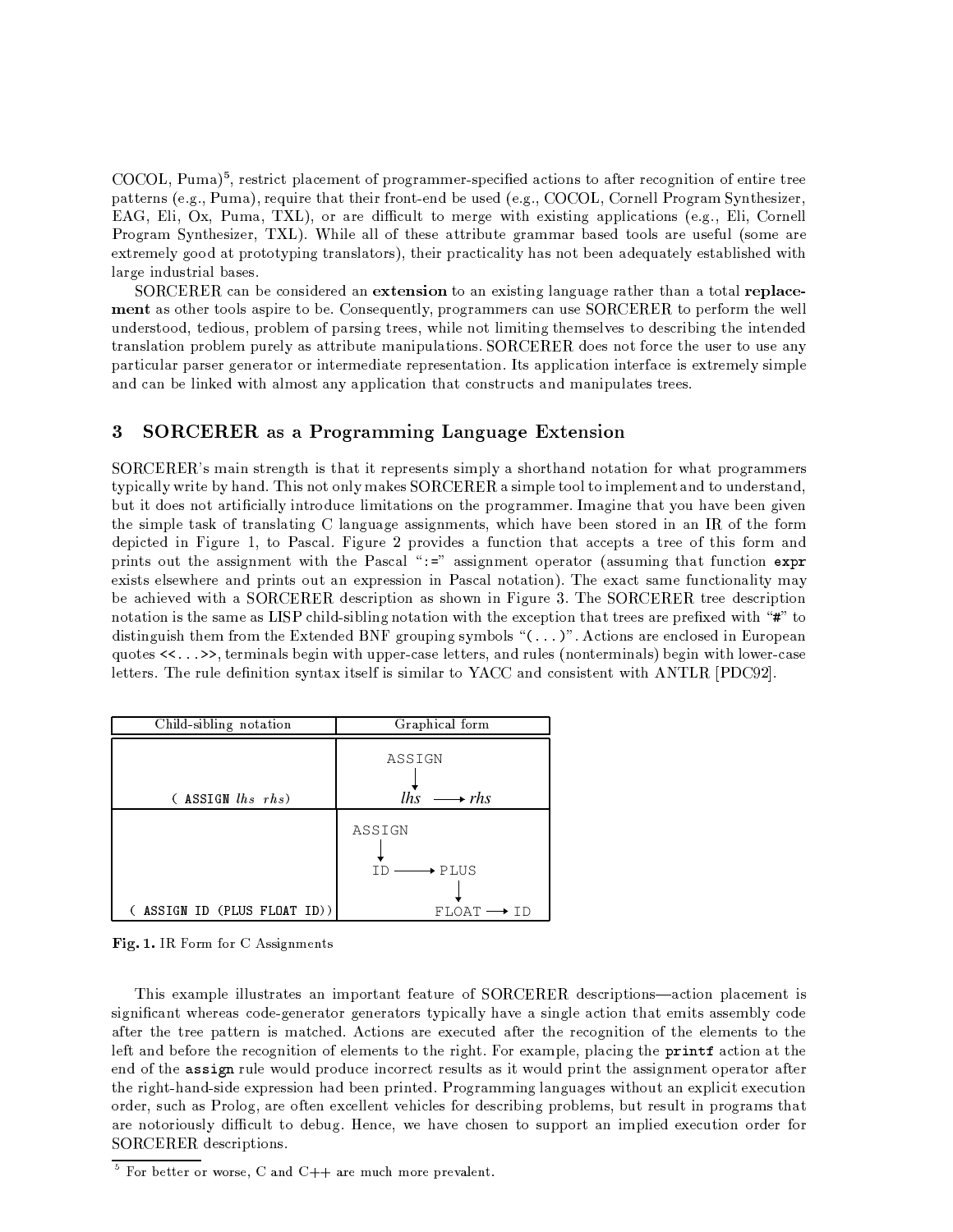```
assign(AST *t)if (t - > t \circ \text{ken} == \text{ASSIGN}) {
          expr(t->down):print(f'':= ''):
          expr(t->down->right);\mathcal{E}else error;
```
Fig. 2. Partial C Code to Translate C Assignments

assign : #(  $ASSIGN$  expr <<printf(" := ");>> expr )

Fig. 3. Partial SORCERER Description to Translate C Assignments

#### $\overline{4}$ **SORCERER Description Language**

Just as YACC and ANTLR grammars specify a sequence of actions to perform for a given input sentence, SORCERER descriptions specify a sequence of actions to perform for a given input tree. The only difference between a conventional language parser and a tree parser is that tree parsers have to recognize tree structure as well as grammatical structure. For this reason, the only significant difference between ANTLR input and SORCERER input is that SORCERER grammar productions can use an additional grouping construct—a construct to identify the elements and structure of a tree. In this section, we summarize the most important portions of SORCERER syntax.

#### Rule and Element Syntax  $4.1$

A SORCERER description is a collection of rules in Extended BNF (EBNF) form and user-defined actions preceded by a header action where the programmer defines the type of a SORCERER tree:

```
#header << header action>>
actions
rulesactions
```
where actions are enclosed in European quotes  $\langle \langle \cdot, \cdot \rangle \rangle$  and rules are defined as follows:

```
rule : \mathit{alternative}_1\lceil alternative<sub>2</sub>
        \ldots\int alternative<sub>n</sub>
          \cdot
```
Each alternative production is composed of a list of elements where an element can be one of the items in Figure 4. The "..." within the grouping constructs can themselves be lists of alternatives or items from Figure 4. Tree patterns are specified in a LISP-like notation of the form:

#( root-item item ... item )

where the # distinguishes a parenthesized expression from the EBNF grouping construct and root-item is a leaf node identifier such as ID. Flat trees (lists of items without parents) are of the form:

item ... item

SORCERER-generated translators can use either user-defined token types or can have SORCERER assign token types to each terminal referenced in the grammar description.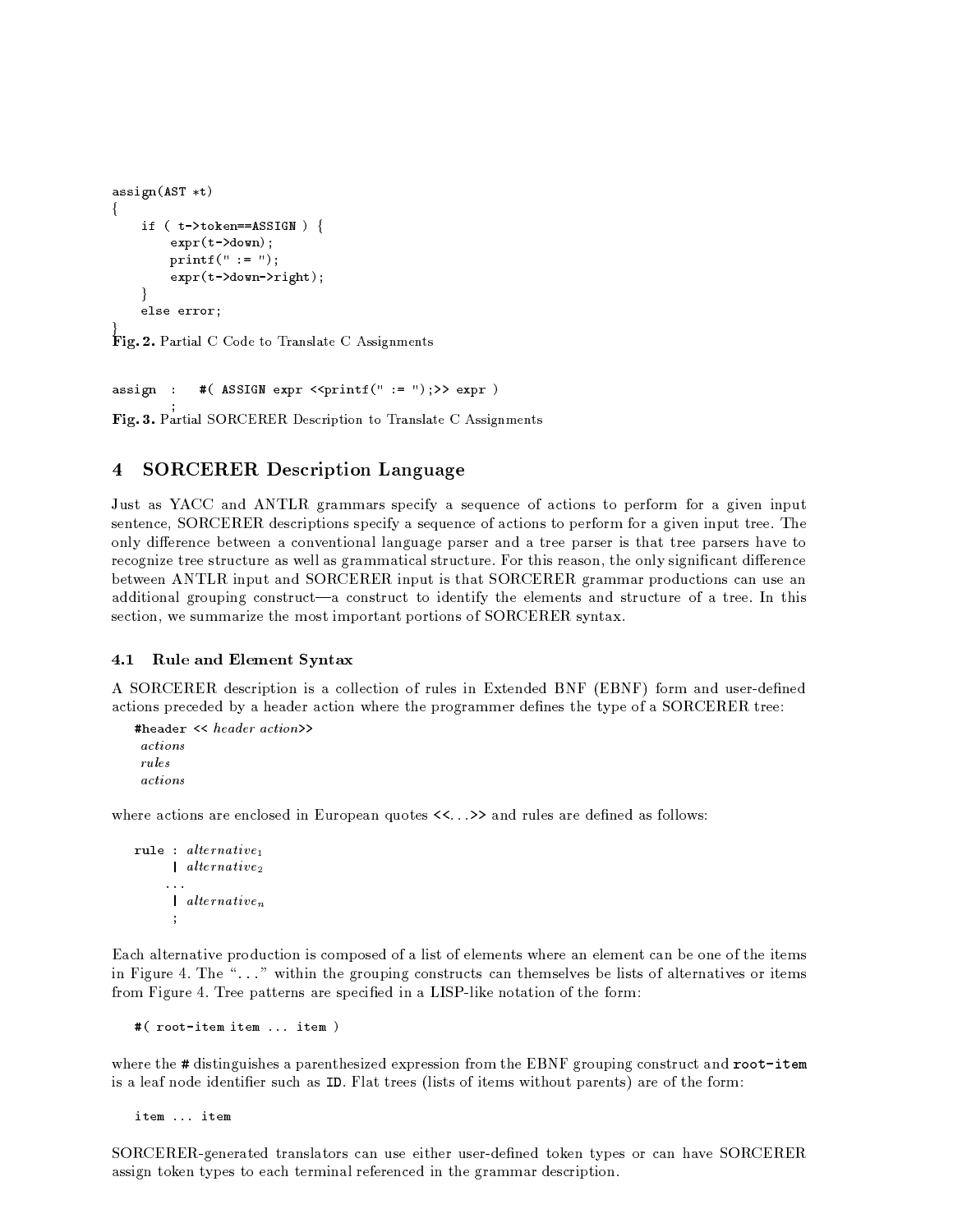| Item           | Description                                 | Example                                             |
|----------------|---------------------------------------------|-----------------------------------------------------|
| leaf           | token type                                  | TD                                                  |
|                | wild card                                   | #( FUNC ID $(.)$ * )                                |
|                | <i>rule</i> namel reference to another rule | expr                                                |
| $\#(\ldots)$   | tree pattern                                | #(IF expr slist slist)                              |
|                | <<>>  user-defined semantic action          | < <printf("%s", t-="">name);&gt;&gt;</printf("%s",> |
| $(\ldots)$     | subrule                                     | ("int"   ID   storage_class)                        |
| $(\ldots)*$    | closure                                     | $ID$ $($ ", " $ID)*$                                |
| $(\ldots)$ +   | positive closure                            | $slist:$ (stat   SEMICOLON $)+$ ;                   |
| $\{\ldots\}$   | optional                                    | $\{ ELSE stat \}$                                   |
| $<<$ >>?       | semantic predicate                          | $id:$ < <is_type(str)>&gt;? ID;</is_type(str)>      |
| $( \ldots )$ ? | syntactic predicate                         | $($ (1ist EQ)? list EQ list   list)                 |

Fig. 4. SORCERER Description Elements

#### 4.2 **Translation Support**

Once the structure of the IR has been described using the notation given in the previous section, actions must be embedded to specify a translation. Actions have access to IR subtrees via node labels and may communicate with other rules via rule parameters and return values analogous to C function parameters and return values; each rule has an implicit parameter root which is the subtree to be matched.

Rule elements can be labeled with an identifier, which is automatically defined as an IR tree node pointer, that can be referenced by user actions. The syntax is:

 $t: element$ 

where  $t$  may be any upper or lower case identifier and *element* is either a token reference, rule reference, or the wild-card. Subtrees may be labeled by labeling the root node. The following grammar fragment illustrates a typical use of an element labels.

```
#(DO u:ID expr expr #(v:SLIST (stat)*))
a
    \cdot:
         <<printf("induction var is %s\n", u->symbol); analyze_code(v);>>
     \ddot{\phantom{a}}
```
where symbol is some field that the user has defined as part of an AST. These labels are pointers to the nodes associated with the referenced element and are only available after the recognition of the associated tree element.

Actions within a rule access trees via labels and communicate via local variables. A special action called an init-action can be specified at the start of any alternative of a rule or subrule. For example,

```
/* match a function call with arbitrary number of arguments */fc : \leint i=0:>>
          #( FUNC ID ( . \langle\langle i++; \rangle \rangle )* )
          <<printf("found func call with %d arguments\n", i);>>
     \ddot{\phantom{a}}
```
Actions may communicate across rules via rule parameters and return values. For example, it is often desirable to pass a value to an expression rule indicating whether it is on the left or right hand side of an assignment:

```
<<enum SIDE { LHS, RHS };>>
stat: #(ASSIGN expr[LHS] expr[RHS])
    \mathbf{I}\ldots\ddot{\cdot}expr(int side] : ...;
```
Alternatively, one can pass information between rules as return values. The following example demonstrates how the number of arguments in a function call could be returned and placed into a local variable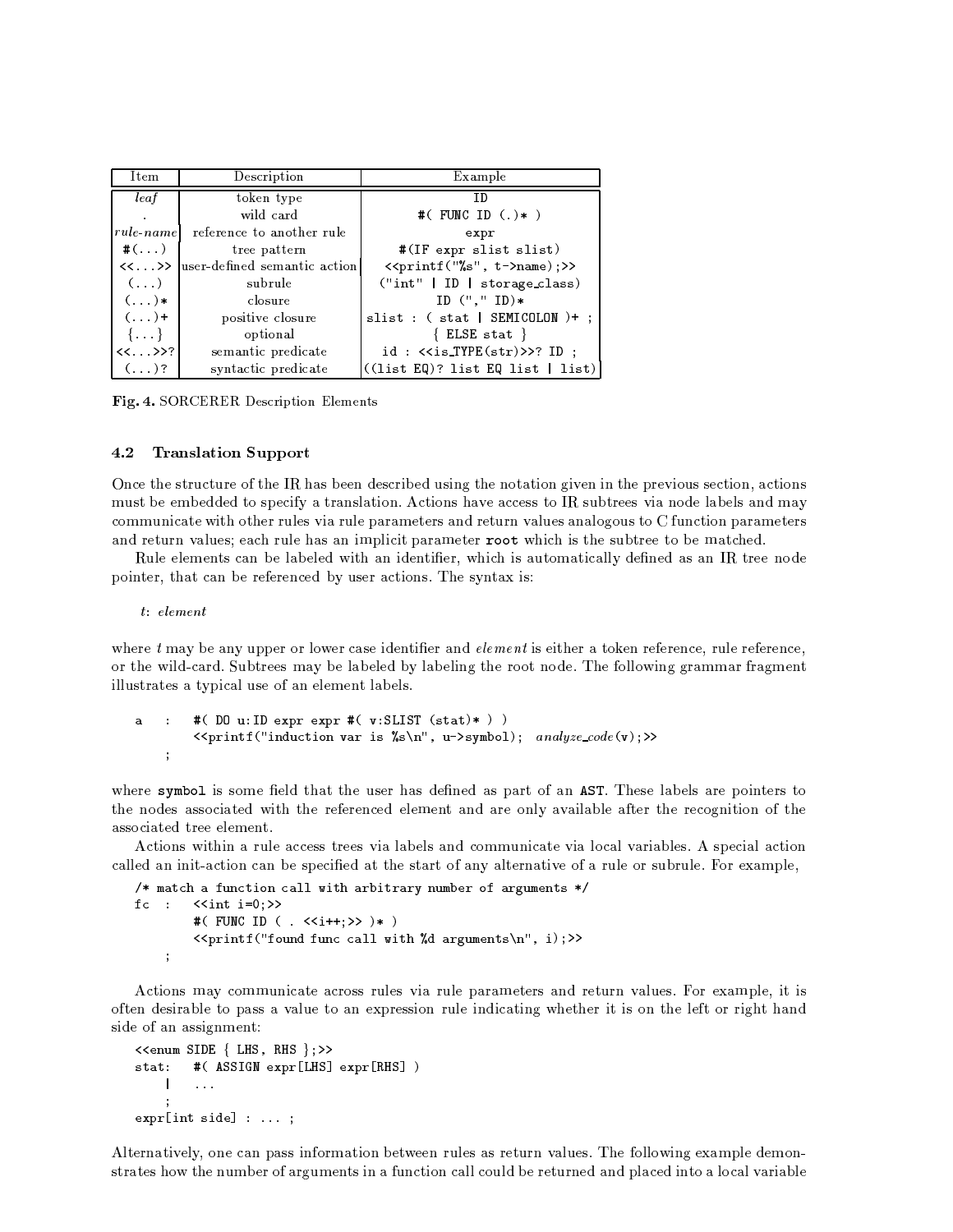of the invoking rule.

```
expr:ID
       | FLOAT
       \left| \right| < < int n: >>
              fc > \lceil n \rceil<<printf("func call has %d arguments\n", n);>>
       \ddot{ }fc > [int nargs]
             \langle \sin t | i = 0 \rangle\mathcal{L}^{\mathcal{L}}#( FUNC ID ( . \langle\langle i++; \rangle \rangle )* )
              \langle \langle \text{nargs} = i \rangle \rangle\ddot{ }
```
#### 4.3 **Semantic Predicates**

Most source-to-source tree grammars are unambiguous because, unlike code generation, source constructs normally have a single translation in the target language. However, this is not exclusively the case and it is often desirable to specify context-sensitive structures. Many syntactic ambiguities can be resolved and many context-sensitive structures can be expressed easily with semantic predicates ([PQ94], [PCD93]). Semantic predicates are user-defined expressions, which evaluate to true or false, that indicate the semantic validity of attempting to match a tree. For example, consider how one would disable certain expression elements when matching the left hand side of an assignment. The following fragment demonstrates how predicates can be used to turn certain alternatives on and off depending on the context.

```
<<enum SIDE { LHS, RHS };>>
stat: #(ASSIGN expr[LHS] expr[RHS])
       \mathbf{I}\sim . . .
expr[int side]
                                                    \langle <i>action</i><sub>1</sub> \rangle: <<side!=LHS>>? INT
                                                    \langle <i>action</i><sub>2</sub> \rangle\mathbf{I}ID
       \ddot{\phantom{a}}
```
The SORCERER-generated code to recognize rule expr simply incorporates the predicate in the prediction of the first alternative; i.e., the prediction expression would be:

### ( t!=NULL && t->token == INT && side! = LHS )

Semantic predicates may also examine the structure or contents of a tree before recognition is attempted by referencing the subtree root, passed implicitly to every rule, called root. Figure 5 demonstrates how a predicate can be used to distinguish between the unary and binary operator Minus. Because both alternatives begin with a common left-prefix (i.e., Minus), SORCERER cannot determine from the root of the tree what follows the Minus (how many operands the operator has) with a single symbol of lookahead. The semantic predicate enables rule expr to distinguish between the productions.

```
<<root->down!=NULL && root->down->right!=NULL>>?
expr:# ( Minus expr expr ) // Binary: subtract
    \mathbf{I}#( Minus expr )// Unary: negate
```
Fig. 5. Semantic Predicate Used to Isolate Unary Operator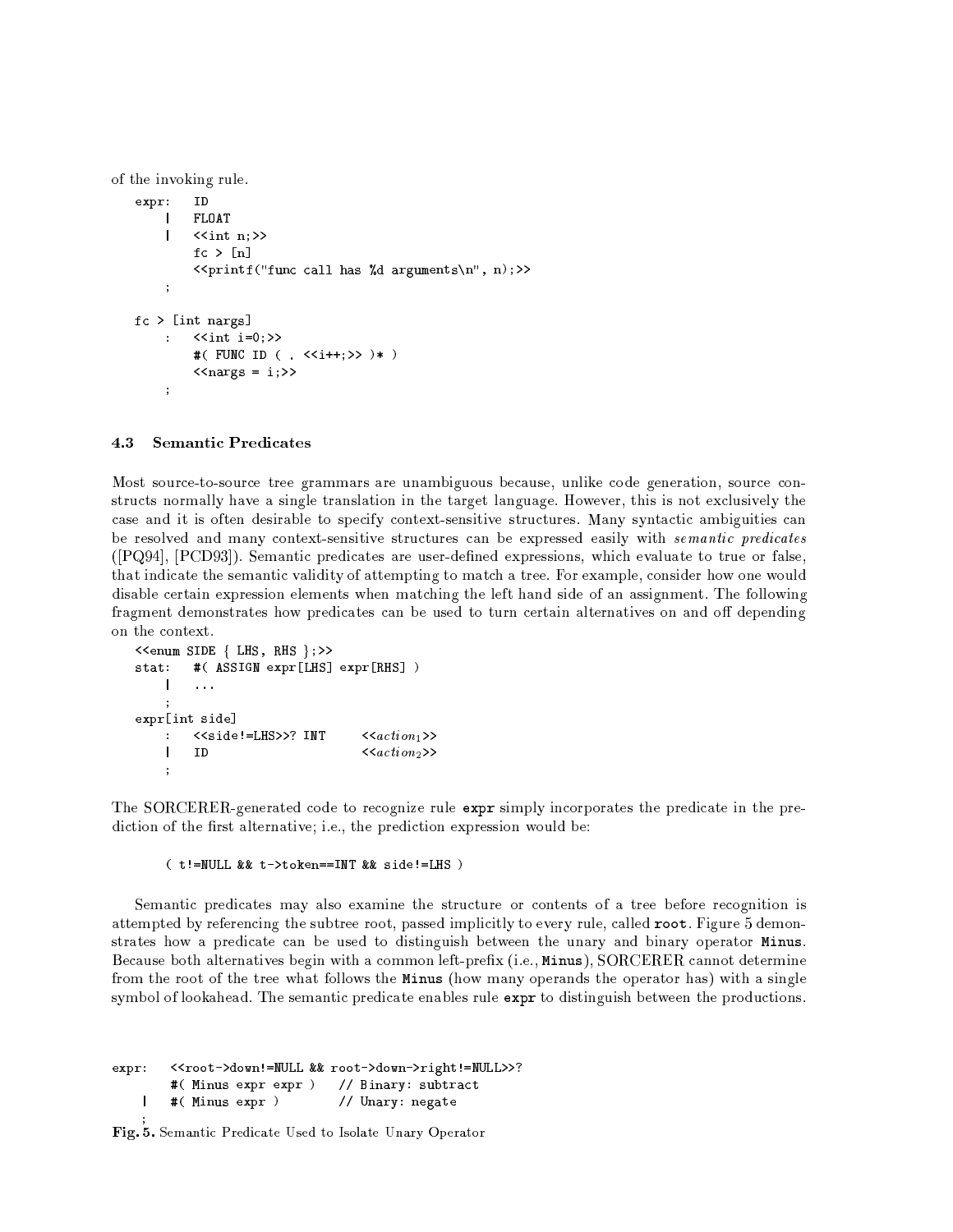#### 4.4 **Syntactic Predicates**

Occasionally a programmer is faced with a grammatical construct that cannot be recognized using SOR-CERER's deterministic  $LL(1)$ -based approach. Consequently, SORCERER supports the specification of semantic and *syntactic predicates* ([PQ94], [PCD93]) to indicate the semantic and syntactic validity of attempting to match a particular rule alternative, respectively. Figure 5 used a semantic predicate to test the structure of the current input subtree. While this is effective, the semantic predicate is not using semantics (e.g., symbol table information) to resolve the parsing nondeterminism. Syntactic predicates provide a more convenient means of indicating that a particular tree structure is necessary for successful recognition. A more natural way to describe rule expr in Figure 5 would be as depicted in Figure 6. The syntactic predicates indicates that to successfully match the binary version of Minus, the current subtree must have Minus at the root and have two children.

```
expr:( #(Minus . . ) )? #(Minus expr expr )#( Minus expr )\overline{\phantom{a}}
```
Fig. 6. Syntactic Predicate Used to Isolate Unary Operator

#### 4.5  $\bold{Example}$

In order to illustrate the notation provided in the previous sections, a useful, but small example is presented in this section. We have chosen to describe an interpreter such as one might construct for a small, application-specific language; while it could just as easily have been constructed in C or Pascal, the example illustrates a complete SORCERER description. Consider a trivial LISP-like language which allows the definition of new functions, the application of functions, and the setting of symbols to particular values; the only predefined function is "+". Figure 7 a simple program that computes the value 45 and Figure 8 gives a SORCERER program that will interpret trees of the given form; for clarity and brevity, we have substituted algorithmic code in its for the actual  $C++$  actions.

The nodes in the IR tree represent the token type stored in field token of AST. Other information is stored in an AST node such as the text of the identifier, id, but SORCERER-generated translators use only the structure of the tree and the value in token to match IR patterns; fields right and down are used to navigate the IR.

#### $\mathbf{5}$ Conclusions

SORCERER was developed out of frustration while trying to solve "real-world" translation problems in the realm of parallel supercomputing. It has since proven valuable for a wide range of smaller problems as well. SORCERER's strength lies primarily in its flexibility and simplicity; because of the tremendous success of ANTLR in the programmer community (well over 1000 registered users in 37 countries), a number of ANTLR features were carried over to SORCERER. Programmers may view translation descriptions as tree-pattern recognition extensions to C or C++. SORCERER-generator translators may be used alone or by folding them into existing applications. SORCERER may be obtained via anonymous ftp at marvin.ecn.purdue.edu in pub/pccts/sorcerer.

#### Acknowledgements 6

The SORCERER description language was formed through numerous discussions with Aaron Sawdey, Gary Funck, Peter Dahl, Steve Anderson, and Matt O'Keefe at the University of Minnesota. Additionally, the following individuals were instrumental in testing or discussing the SORCERER prototype: Devin Hooker at Ellery Systems, Kenneth D. Weinert at Information Handling Services, and Marlin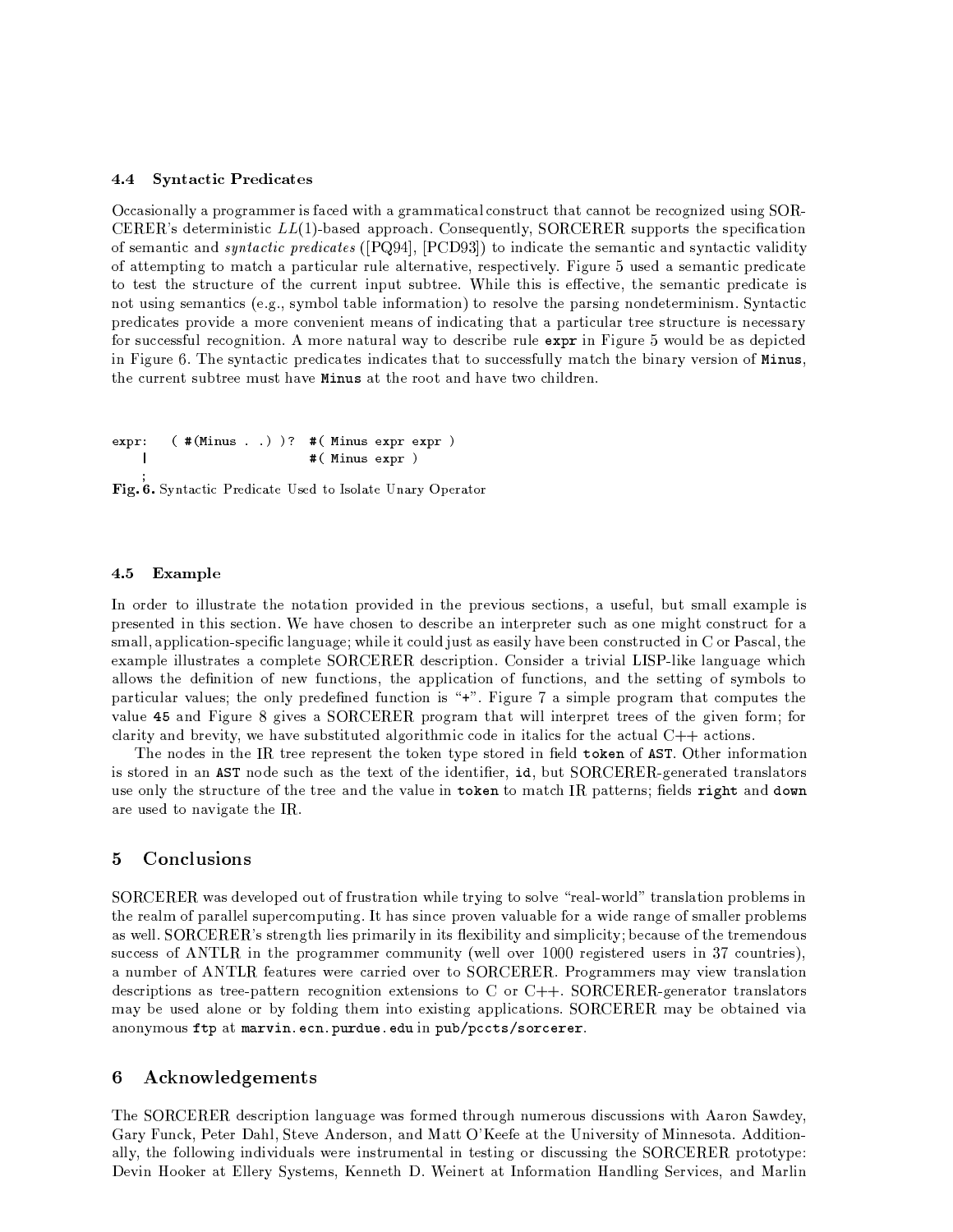| Sample Program                | Tree Structure                                                 |
|-------------------------------|----------------------------------------------------------------|
| $(\text{defun } f (x) (+ 3))$ | <b>DEFUN</b><br>$\star$ id $\longrightarrow$ PLUS<br>ID-<br>ΤD |
| $(\text{setq y 42})$          | SETQ<br>$\overline{\phantom{a}}$ int<br>$ID -$                 |
| (f y)                         | ID<br>ΙD                                                       |

Fig. 7. Sample Program in LISP-Like Language With IR Structure

Prowell at Janus Computing, Anthony Green at Visible Decisions Inc., and John Hall at Worcester Polytechnic Institute.

Gary Funck at Intrepid Technology, Inc. and Aaron Sawdey deserve special recognition for their extensive help with 1.00B SORCERER design and testing.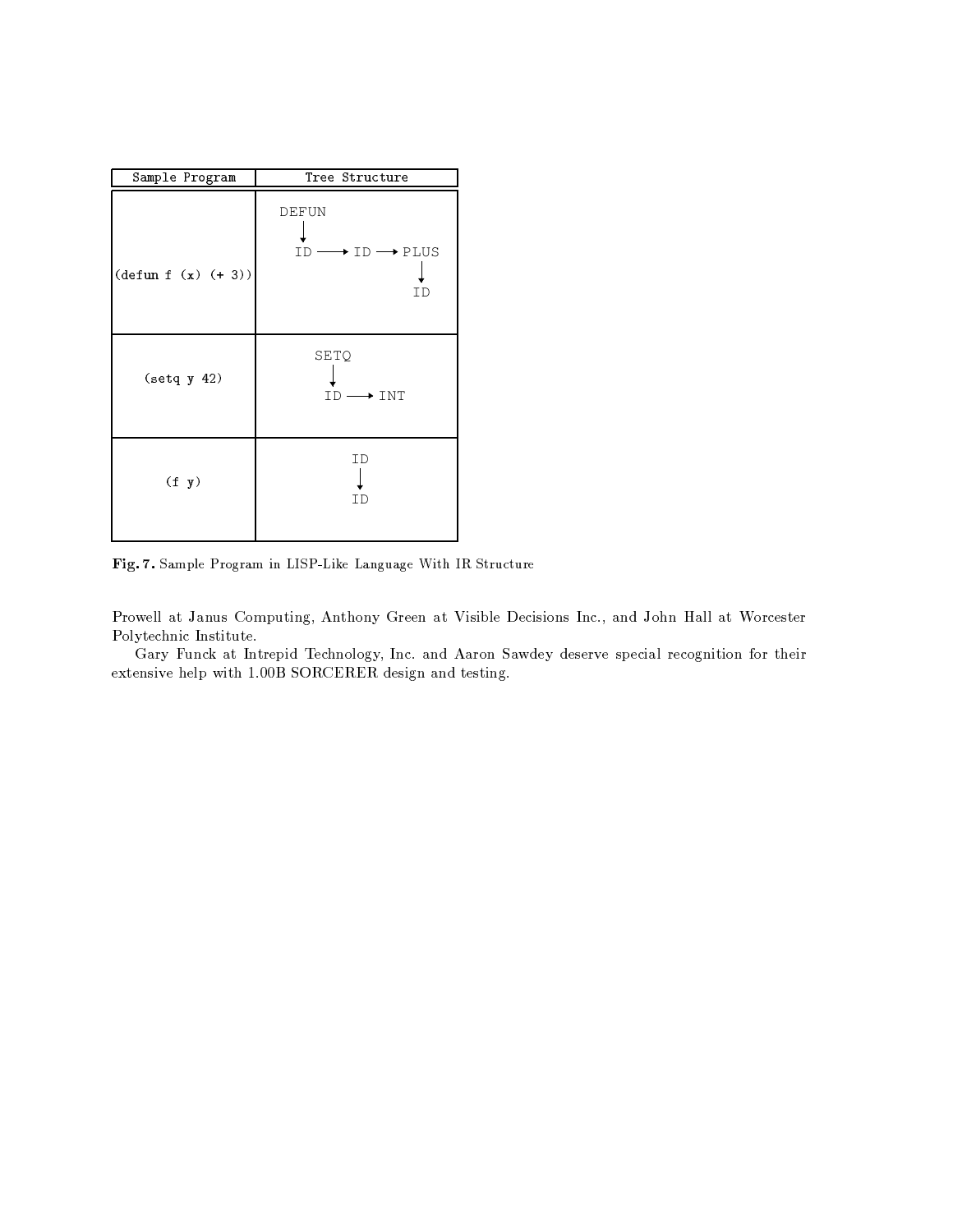```
#header <<
#define PARSER_VARS char *id; int ival; STree *args, *code;
#include "mytokens.h"
                                        // definition of token types; i.e. ID, PLUS, ...
\rightarrow\overline{\epsilon}main()ł.
     STreeParser p;
     AST *result:
     STreeParserInit(*);
     /* a simple ANTLR grammar embodied make-IR-tree-for() in actual test */
     stat_1 = make-IR-tree-for("(defun f (x) (+ 3))");
     stat_2 = make-IR-tree-for("(setq y 42)");
     stat_3 = make-IR-tree-for("f y)");sexpr(kp, kstat_1); sexpr(kp, kstat_2); result = sexpr(kp, kstat_3);\mathcal{F}\overline{\mathcal{P}}sexpr > [AST *result]
          \langle \langle \text{AST} \; * \text{arg} \rangle \rangle\mathbf{r}#( SETQ t: ID sexpr > [arg] )
           \langle \cdot \rangle add t->id to symbol table as ID and set its value to arg; result = t;>>
     | /* Don't eval args or code block; hence, we use a wild-card rather than ref to sexpr */
           #( DEFUN t: ID args:. code:. )
           \prec add t->id to symbol table as DEFUN;>>
           \langle \cdot \rangle and args and code of functo sym entry; result = t;>>
         \langle \angleAST *op1,*op2;>>
     \mathbf{I}#( PLUS sexpr > [op1] sexpr > [op2] )
           <<result = make-node-out-of-token-and-value(INT, op1->ival + op2->ival);>>
          \langle \langle \text{AST } \ast \text{arg}, \ast \text{fval}; \rangle \rangle\mathbf{I}\langleisfunc(root \rightarrow id) \rangle?
                                             /* is ID a function (DEFUN)? */
           \# (
                 T<sub>D</sub>
                 \prec create a new temporary scope;\rightarrow<< add arg names of function to symbol table;>>
                  (sexpr > [arg] << set arg name of function to evaluated tree: arg;>>
                 \rightarrow\langle \texttt{fval} = \texttt{sexpr}( \textit{ptr_to\_code\_of_function}) ; \rangle<< remove all function arg names by removing temporary scope;>>
                  \langle \xi \rangle switch to previous scope; \rangle\lambda\langle \langle return \text{ fval} \rangle \rangle\mathbf{I}t:ID\langleresult = ival of symbol table entry of t->id;>>
                    \langle \text{c} \rangle\mathbf{I}t:INT\ddot{\phantom{1}}
```
Fig. 8. SORCERER Interpreter For LISP-Like Language